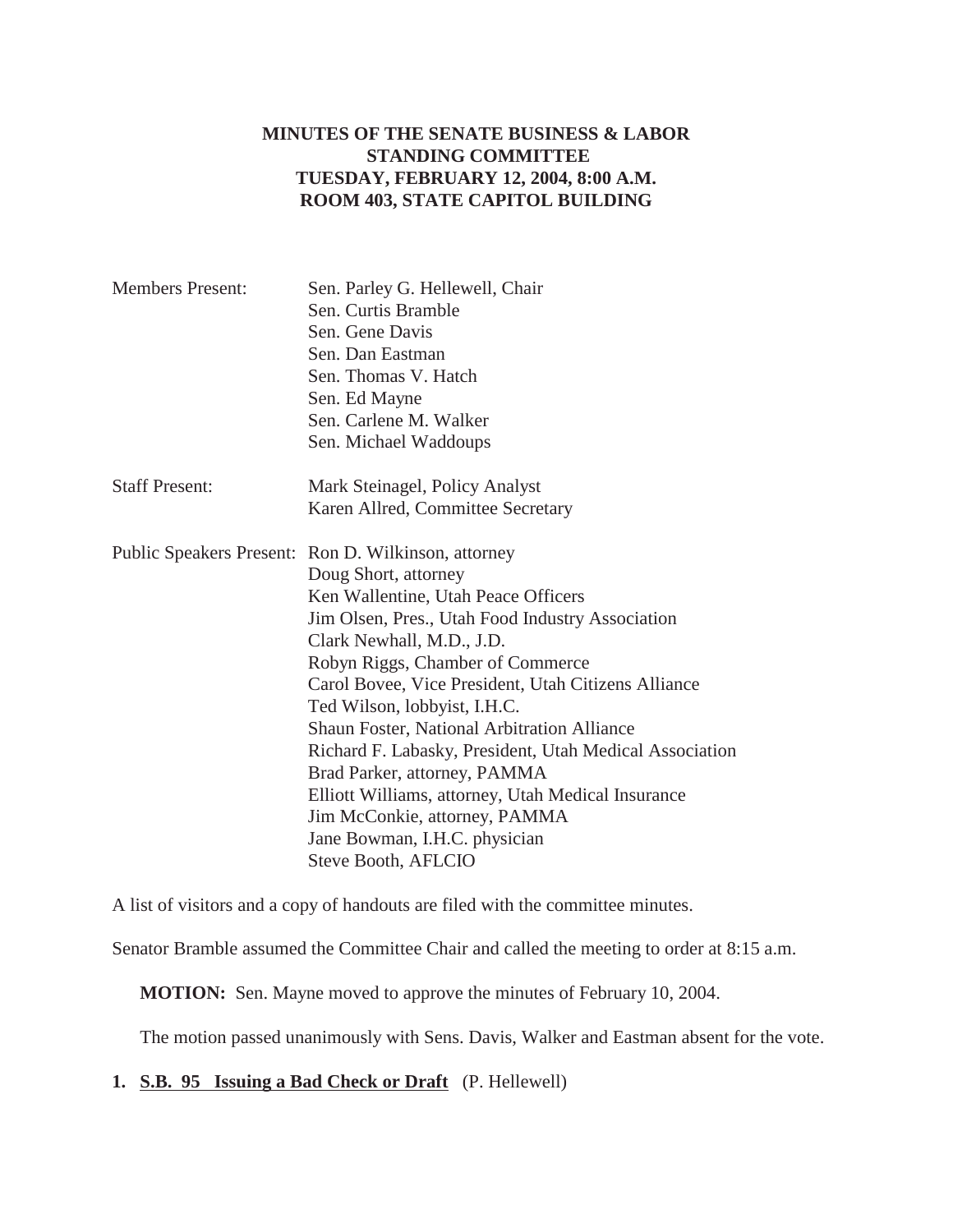Minutes of the Business and Labor Standing Committee February 12, 2003 Page 2

Sen. Hellewell explained the bill and proposed the following amendments:

- *1. Page 1, Lines 11 through 14:*
	- 11 This bill:
	- 12 < **[[ removes language that exempted a person from the offense of issuing a bad check if**
	- **13 the person makes good on the amount of the check within 14 days of his or her**
	- **14** receipt of notice that the check did not clear. ]] provides an affirmative defense if **the writer of the check does not know that the check will not clear, does not have funds to make good on the check, and returns to the payee any property or money obtained by the dishonored check.**
- *2. Page 2, Lines 34 through 41:*
	- 34 **[[ [ ]] (2) Any person who issues or passes a check or draft for the payment of money, for**
	- **35 the purpose of obtaining from any person, firm, partnership, or corporation, any money,**
	- **36 property, or other thing of value or paying for any services, wages, salary, labor, or rent,**
	- **37 payment of which check or draft is legally refused by the drawee, is guilty of issuing a bad**
	- **38 check or draft if he fails to make good and actual payment to the payee in the amount of the**
	- **39 refused check or draft within 14 days of his receiving actual notice of the check or draft's**
	- **40 nonpayment. [[ ]] ]**

 **(3) It is an affirmative defense to prosecution for issuing a bad check or draft that:**

**(a) the person issuing the check or draft did not know or have reason to know that the check or draft would not be honored by the drawee;**

**(b) the check or draft was dishonored because of a third party's actions that were not authorized by the person issuing the check or draft;**

**(c) the person issuing the check or draft has returned to the payee any money, goods, property, or other item of value the person received in exchange for the dishonored check or draft, and:**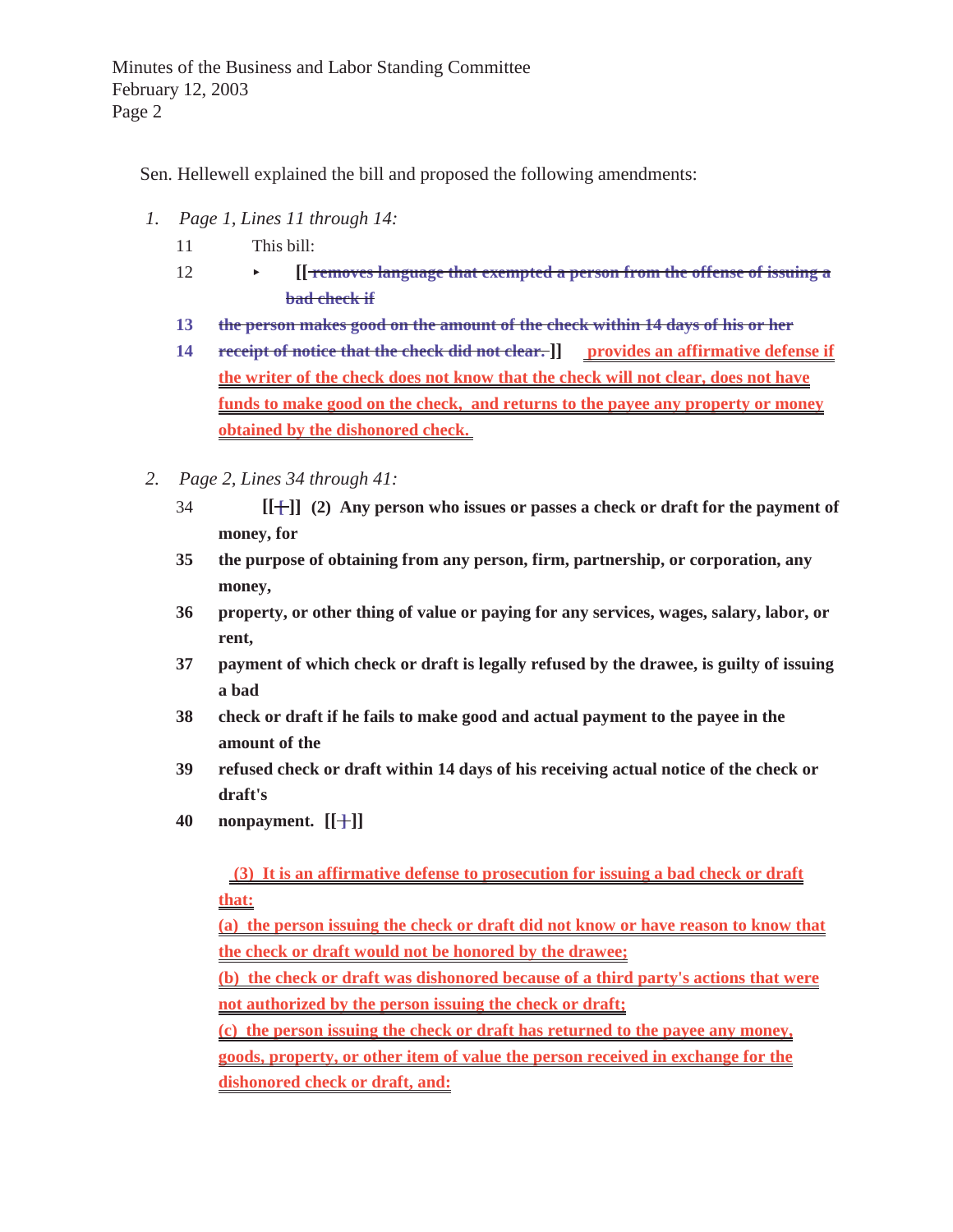Minutes of the Business and Labor Standing Committee February 12, 2003 Page 3

> **(i) the goods, property, or other item of value are in substantially the same condition as when obtained by the person; and (ii) the person returns to the payee the money, goods, property, or other item of value within 14 days of receiving actual notice the check or draft was dishonored; and (d) the person issuing the check or draft lacked funds sufficient to make full payment to the payee in the amount of the dishonored check or draft within 14 days of the person's receiving actual notice the check or draft was dishonored.**

41  $[(3)]$   $[(-2)]$   $(4)$  An offense of issuing a bad check or draft shall be punished as follows:

**MOTION:** Sen. Hellewell moved to adopt the amendments.

The motion passed unanimously.

Ron Wilkinson, attorney, and Doug Short, attorney, spoke in support of the bill.

Ken Wallentine, Utah Peace Officers, and Jim Olsen, Utah Retail Merchants, withdrew former opposition to the bill.

**MOTION:** Sen. Hellewell moved to pass the bill out favorably.

**SUBSTITUTE MOTION:** Sen. Walker moved to hold the bill.

The motion passed unanimously.

## **2. S. B. 89 Contractor Licensing Amendments** *(P. Hellewell)*

**MOTION:** Sen. Davis moved to adopt **1st Sub. S.B. 89**.

The motion passed with Sen. Waddoups voting in opposition.

**MOTION:** Sen. Hatch moved to pass the bill out favorably.

The motion passed unanimously with Sen. Waddoups absent for the vote.

## **3. S.B. 245 Medical Dispute Resolution Amendments** *(L. Blackham)*

Sen. Blackham explained the bill.

**MOTION:** Sen. Walker moved to go to **S.B. 117**.